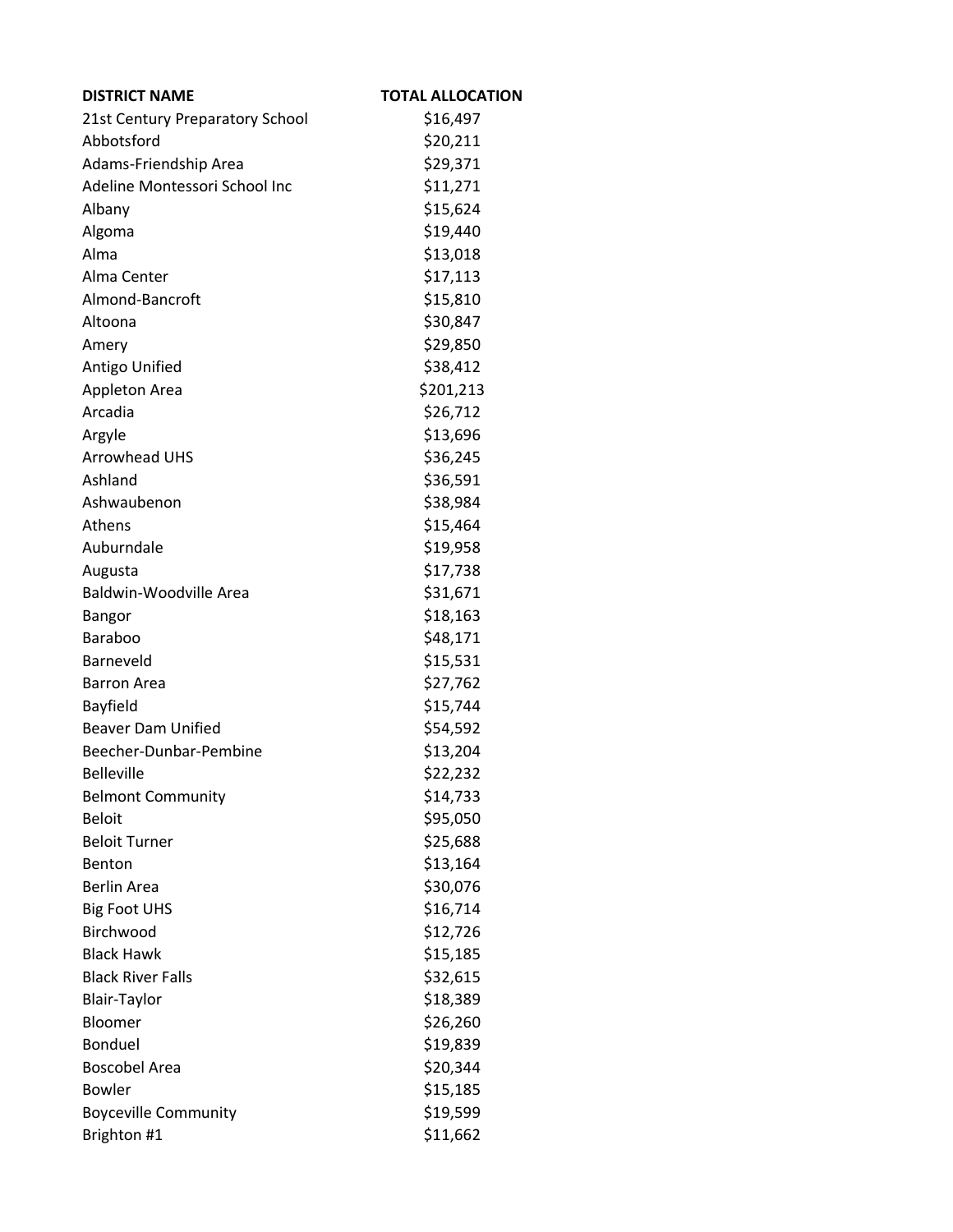| <b>Brillion</b>             | \$21,434 |
|-----------------------------|----------|
| Bristol #1                  | \$19,971 |
| <b>Brodhead</b>             | \$23,309 |
| <b>Brown Deer</b>           | \$32,150 |
| <b>Bruce</b>                | \$16,568 |
| <b>Bruce Guadalupe</b>      | \$27,308 |
| <b>Burlington Area</b>      | \$53,090 |
| <b>Butternut</b>            | \$11,875 |
| <b>Cadott Community</b>     | \$20,942 |
| Cambria-Friesland           | \$14,813 |
| Cambridge                   | \$21,474 |
| Cameron                     | \$21,700 |
| Campbellsport               | \$27,563 |
| Carmen Middle School South  | \$12,246 |
| Cashton                     | \$17,405 |
| Cassville                   | \$13,098 |
| Cedar Grove-Belgium Area    | \$22,830 |
| Cedarburg                   | \$49,726 |
| Central City Cyberschool    | \$15,297 |
| Central/Westosha UHS        | \$24,638 |
| Chequamegon                 | \$19,945 |
| Chetek-Weyerhaeuser Area    | \$24,066 |
| Chilton                     | \$23,920 |
| Chippewa Falls Area Unified | \$76,117 |
| Clayton                     | \$13,935 |
| Clear Lake                  | \$17,964 |
| <b>Clinton Community</b>    | \$22,830 |
| Clintonville                | \$26,087 |
| Cochrane-Fountain City      | \$17,485 |
| Colby                       | \$23,029 |
| Coleman                     | \$19,107 |
| Colfax                      | \$20,237 |
| Columbus                    | \$26,313 |
| Cornell                     | \$15,571 |
| Crandon                     | \$21,806 |
| Crivitz                     | \$20,237 |
| Cuba City                   | \$18,243 |
| Cudahy                      | \$40,180 |
| Cumberland                  | \$22,112 |
| D C Everest Area            | \$87,206 |
| Darlington Community        | \$21,567 |
| Darrell Lynn Hines Academy  | \$12,387 |
| De Forest Area              | \$61,253 |
| De Pere                     | \$64,271 |
| De Soto Area                | \$16,940 |
| Deerfield Community         | \$19,918 |
| Delavan-Darien              | \$42,653 |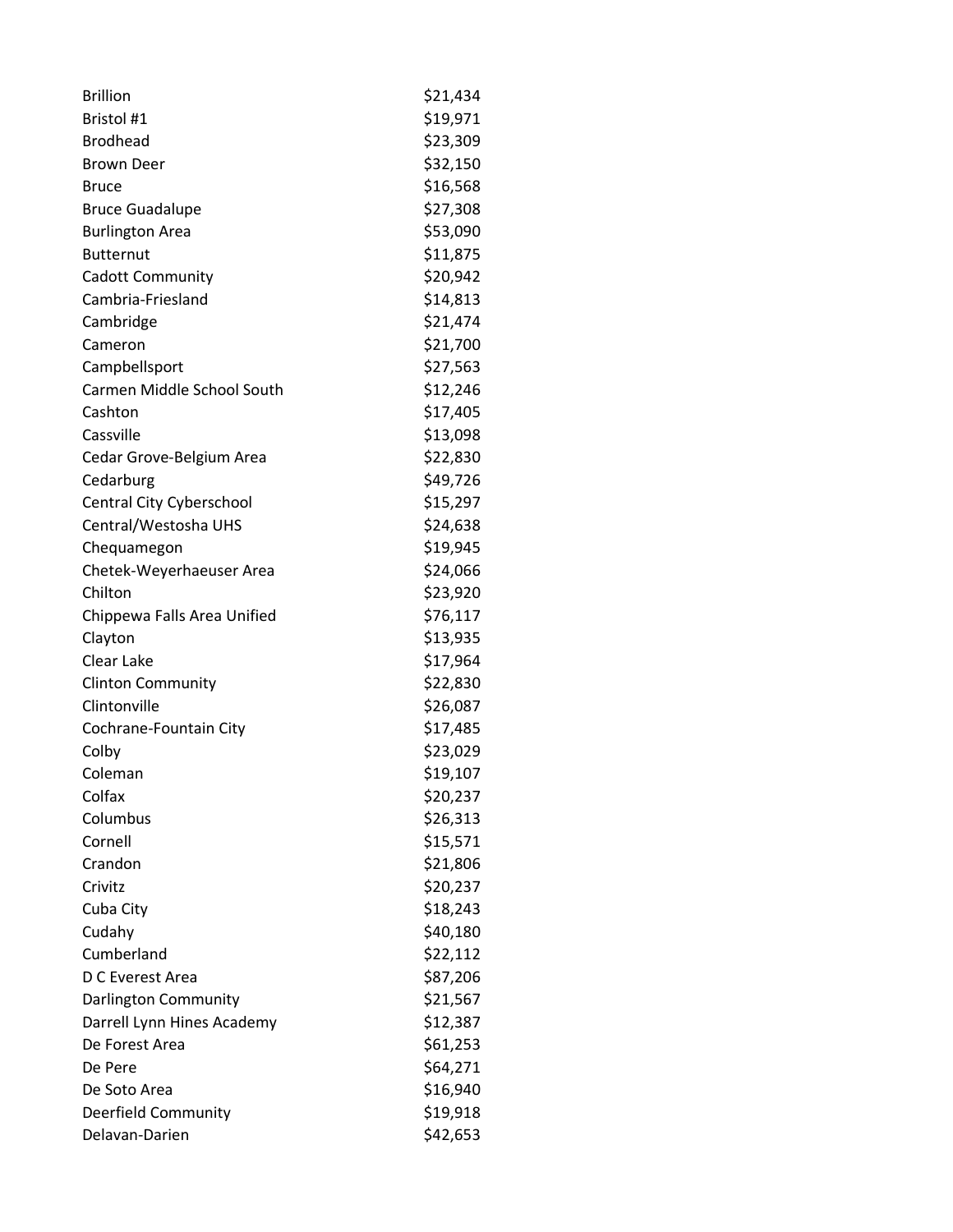| Denmark                             | \$29,039  |
|-------------------------------------|-----------|
| Dodgeland                           | \$19,160  |
| Dodgeville                          | \$26,287  |
| Dover #1                            | \$11,170  |
| Downtown Montessori                 | \$12,770  |
| Dr Howard Fuller Collegiate Academy | \$14,148  |
| Drummond Area                       | \$14,999  |
| Durand-Arkansaw                     | \$23,216  |
| <b>East Troy Community</b>          | \$31,937  |
| Eau Claire Area                     | \$159,705 |
| Edgar                               | \$17,512  |
| Edgerton                            | \$35,567  |
| Elcho                               | \$13,763  |
| Eleva-Strum                         | \$18,349  |
| Elk Mound Area                      | \$24,000  |
| Elkhart Lake-Glenbeulah             | \$15,624  |
| Elkhorn Area                        | \$50,045  |
| <b>Ellsworth Community</b>          | \$32,083  |
| Elmbrook                            | \$107,973 |
| Elmwood                             | \$14,148  |
| Erin                                | \$13,085  |
| Escuela Verde                       | \$11,532  |
| <b>Evansville Community</b>         | \$32,988  |
| <b>Fall Creek</b>                   | \$19,839  |
| <b>Fall River</b>                   | \$16,674  |
| <b>Fennimore Community</b>          | \$19,706  |
| Flambeau                            | \$17,459  |
| <b>Florence County</b>              | \$16,129  |
| Fond du Lac                         | \$103,413 |
| Fontana J8                          | \$11,981  |
| <b>Fort Atkinson</b>                | \$44,554  |
| Fox Point J2                        | \$19,533  |
| <b>Franklin Public</b>              | \$67,795  |
| Frederic                            | \$16,568  |
| Freedom Area                        | \$30,874  |
| Galesville-Ettrick-Trempealeau      | \$28,680  |
| Geneva J4                           | \$11,516  |
| Genoa City J2                       | \$17,911  |
| Germantown                          | \$61,253  |
| Gibraltar Area                      | \$16,967  |
| Gillett                             | \$17,459  |
| Gilman                              | \$14,574  |
| Gilmanton                           | \$12,194  |
| <b>Glendale-River Hills</b>         | \$22,192  |
| <b>Glenwood City</b>                | \$19,067  |
| Goodman-Armstrong Creek             | \$11,369  |
| Grafton                             | \$35,833  |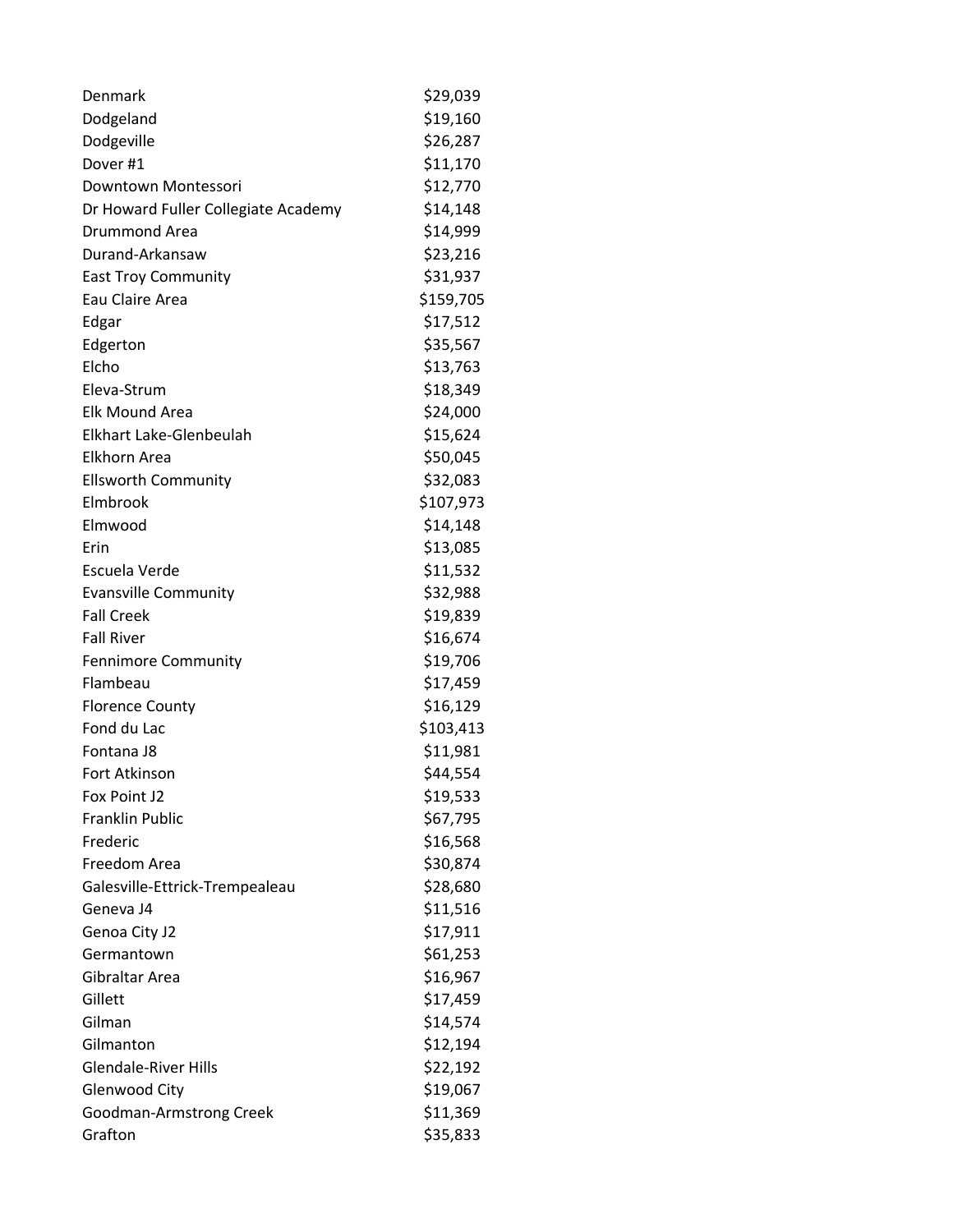| <b>Granton Area</b>                 | \$13,244  |
|-------------------------------------|-----------|
| Grantsburg                          | \$20,929  |
| Green Bay Area Public               | \$285,279 |
| Green Lake                          | \$13,590  |
| Greendale                           | \$43,318  |
| Greenfield                          | \$54,805  |
| Greenwood                           | \$15,159  |
| Gresham                             | \$13,191  |
| Hamilton                            | \$74,642  |
| Hartford J1                         | \$35,128  |
| <b>Hartford UHS</b>                 | \$29,743  |
| Hartland-Lakeside J3                | \$25,582  |
| <b>Hayward Community</b>            | \$33,120  |
| Herman-Neosho-Rubicon               | \$14,321  |
| Highland                            | \$14,082  |
| Hilbert                             | \$16,076  |
| Hillsboro                           | \$16,714  |
| Holmen                              | \$64,112  |
| Holy Hill Area                      | \$16,568  |
| Horicon                             | \$20,836  |
| Hortonville Area                    | \$62,796  |
| <b>Howards Grove</b>                | \$20,530  |
| Howard-Suamico                      | \$82,965  |
| Hudson                              | \$81,874  |
| Hurley                              | \$16,927  |
| Hustisford                          | \$15,066  |
| Independence                        | \$16,289  |
| Iola-Scandinavia                    | \$18,522  |
| Iowa-Grant                          | \$19,307  |
| Isthmus Montessori Academy Public   | \$12,696  |
| Ithaca                              | \$13,896  |
| Janesville                          | \$132,583 |
| Jefferson                           | \$33,081  |
| <b>Johnson Creek</b>                | \$19,280  |
| Juda                                | \$13,045  |
| Kaukauna Area                       | \$71,757  |
| Kenosha                             | \$272,343 |
| Kettle Moraine                      | \$54,233  |
| Kewaskum                            | \$34,144  |
| Kewaunee                            | \$22,724  |
| Kickapoo Area                       | \$15,837  |
| Kiel Area                           | \$26,194  |
| Kimberly Area                       | \$72,461  |
| Kohler                              | \$16,315  |
| La Casa de Esperanza Charter School | \$15,374  |
| La Crosse                           | \$91,779  |
| La Farge                            | \$13,324  |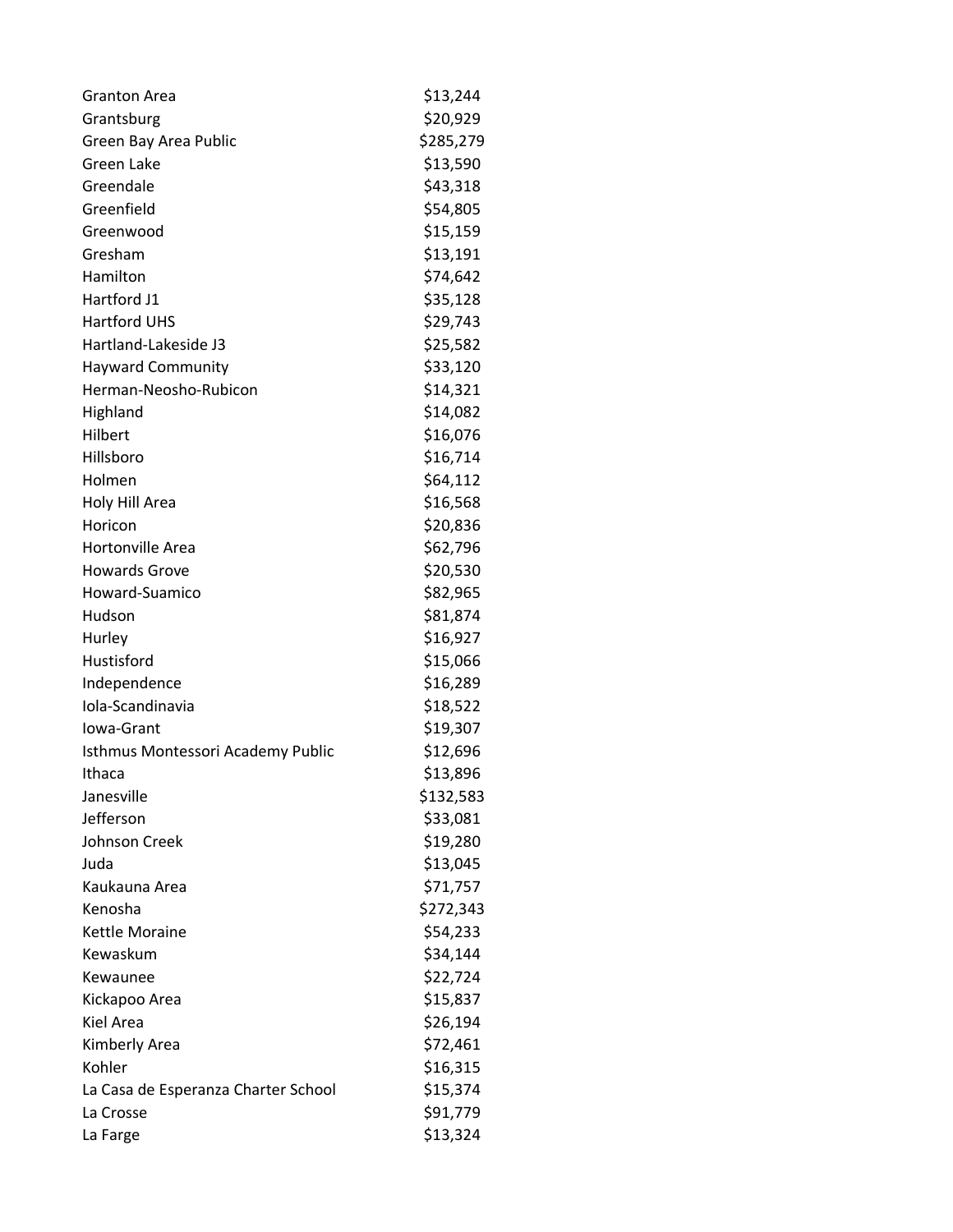| Lac du Flambeau #1                 | \$17,552  |
|------------------------------------|-----------|
| Ladysmith                          | \$19,865  |
| Lake Country                       | \$14,773  |
| Lake Country Classical Academy Inc | \$12,515  |
| Lake Geneva J1                     | \$34,277  |
| Lake Geneva-Genoa City UHS         | \$26,898  |
| Lake Holcombe                      | \$13,869  |
| Lake Mills Area                    | \$30,608  |
| Lakeland UHS                       | \$19,852  |
| Lancaster Community                | \$23,003  |
| Laona                              | \$13,151  |
| Lena                               | \$15,371  |
| Linn J4                            | \$11,343  |
| Linn J6                            | \$11,170  |
| Little Chute Area                  | \$26,340  |
| Lodi                               | \$29,438  |
| Lomira                             | \$23,734  |
| Loyal                              | \$16,887  |
| Luck                               | \$16,355  |
| Luxemburg-Casco                    | \$33,493  |
| Madison Metropolitan               | \$361,660 |
| Manawa                             | \$18,815  |
| Manitowoc                          | \$76,038  |
| Maple                              | \$26,513  |
| Maple Dale-Indian Hill             | \$15,318  |
| <b>Marathon City</b>               | \$18,895  |
| Marinette                          | \$37,854  |
| Marion                             | \$16,209  |
| Markesan                           | \$20,902  |
| Marshall                           | \$22,910  |
| <b>Marshfield Unified</b>          | \$59,711  |
| Mauston                            | \$28,520  |
| Mayville                           | \$23,721  |
| McFarland                          | \$40,420  |
| <b>Medford Area Public</b>         | \$37,574  |
| Mellen                             | \$13,616  |
| Melrose-Mindoro                    | \$19,932  |
| Menasha Joint                      | \$56,028  |
| Menominee Indian                   | \$22,989  |
| <b>Menomonee Falls</b>             | \$59,884  |
| Menomonie Area                     | \$54,632  |
| Mequon-Thiensville                 | \$55,909  |
| Mercer                             | \$11,954  |
| Merrill Area                       | \$42,268  |
| <b>Merton Community</b>            | \$20,397  |
| Middleton-Cross Plains Area        | \$107,760 |
| Milestone Democratic School        | \$10,536  |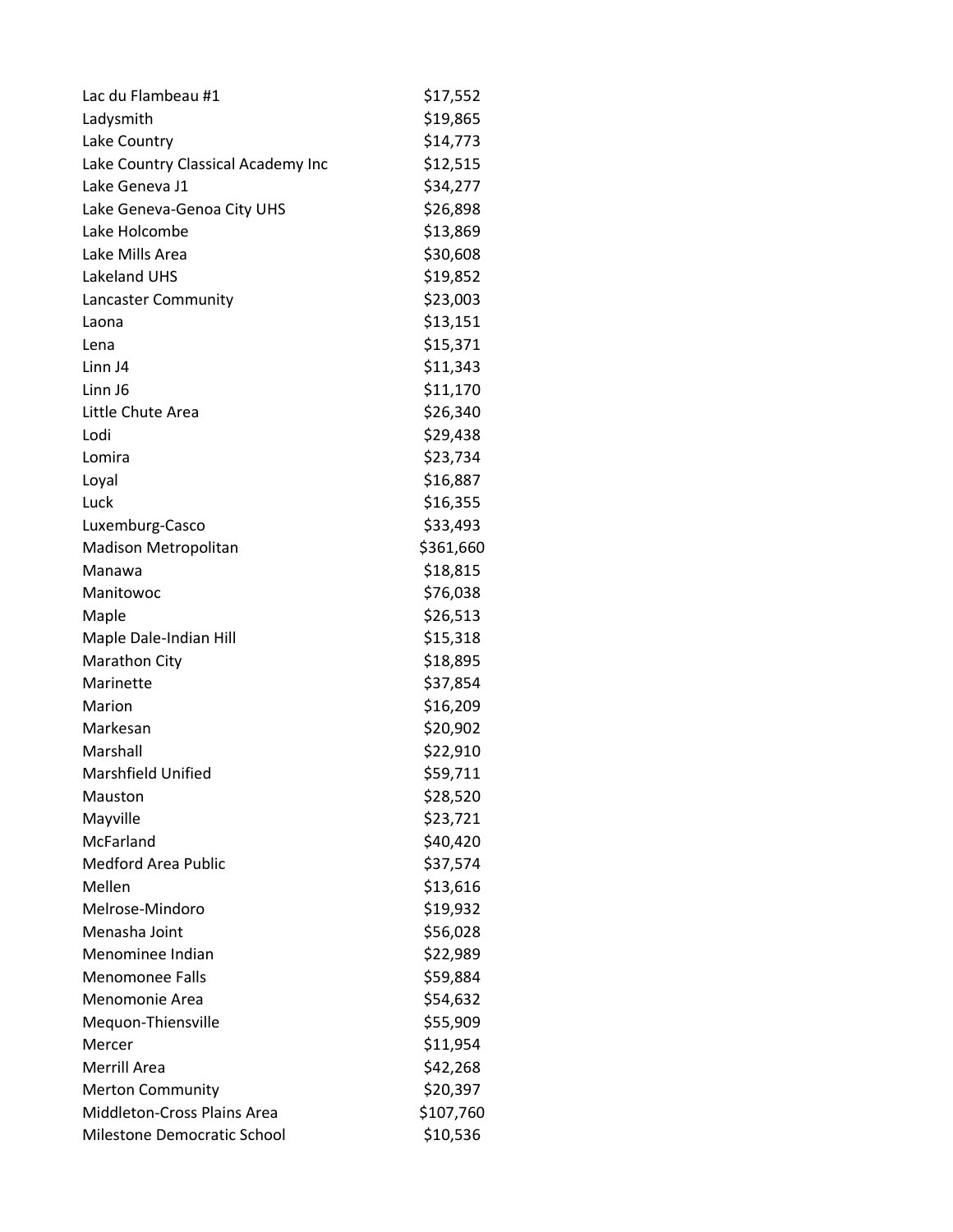| Milton                             | \$56,068  |
|------------------------------------|-----------|
| Milwaukee                          | \$966,436 |
| Milwaukee Academy of Science       | \$26,848  |
| Milwaukee Math and Science Academy | \$12,476  |
| Milwaukee Scholars Charter School  | \$18,782  |
| <b>Mineral Point Unified</b>       | \$19,373  |
| Minocqua J1                        | \$17,751  |
| Mishicot                           | \$20,796  |
| Mondovi                            | \$21,886  |
| Monona Grove                       | \$51,760  |
| Monroe                             | \$40,845  |
| Montello                           | \$19,293  |
| Monticello                         | \$14,574  |
| Mosinee                            | \$36,351  |
| <b>Mount Horeb Area</b>            | \$41,922  |
| Mukwonago                          | \$72,315  |
| Muskego-Norway                     | \$74,110  |
| Necedah Area                       | \$19,373  |
| Neenah Joint                       | \$100,275 |
| Neillsville                        | \$21,780  |
| Nekoosa                            | \$24,306  |
| New Auburn                         | \$13,763  |
| New Berlin                         | \$68,021  |
| <b>New Glarus</b>                  | \$22,046  |
| New Holstein                       | \$24,811  |
| New Leaf Prep Academy              | \$11,532  |
| New Lisbon                         | \$18,030  |
| New London                         | \$39,781  |
| New Richmond                       | \$56,826  |
| Niagara                            | \$14,401  |
| Nicolet Union High School          | \$23,947  |
| Norris                             | \$10,213  |
| North Cape                         | \$12,579  |
| North Crawford                     | \$15,930  |
| North Fond du Lac                  | \$27,895  |
| North Lake                         | \$13,297  |
| North Lakeland                     | \$11,689  |
| Northern Ozaukee                   | \$19,852  |
| <b>Northland Pines</b>             | \$27,031  |
| Northwood                          | \$14,228  |
| Norwalk-Ontario-Wilton             | \$18,150  |
| Norway J7                          | \$11,157  |
| Oak Creek-Franklin Joint           | \$91,859  |
| Oakfield                           | \$16,329  |
| Oconomowoc Area                    | \$79,880  |
| <b>Oconto Falls Public</b>         | \$32,562  |
| Oconto Unified                     | \$23,628  |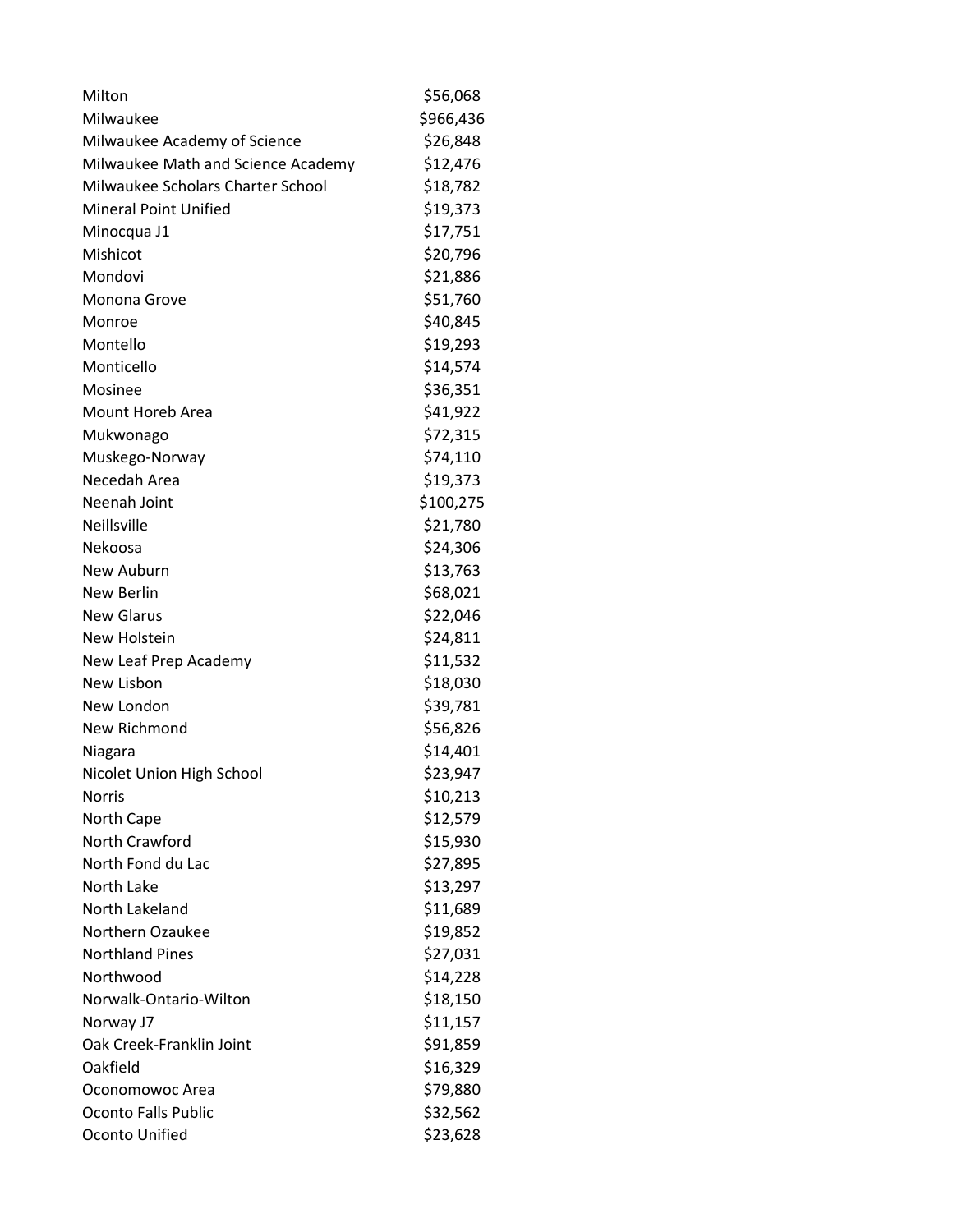| Omro                                    | \$26,220  |
|-----------------------------------------|-----------|
| Onalaska                                | \$46,602  |
| One City Expeditionary Elementary Schor | \$13,229  |
| Oostburg                                | \$22,551  |
| Oregon                                  | \$61,054  |
| Osceola                                 | \$29,970  |
| Oshkosh Area                            | \$135,348 |
| Osseo-Fairchild                         | \$21,288  |
| Owen-Withee                             | \$16,329  |
| Palmyra-Eagle Area                      | \$22,857  |
| Pardeeville Area                        | \$21,381  |
| Paris J1                                | \$12,287  |
| Parkview                                | \$21,035  |
| Pathways High                           | \$12,522  |
| Pecatonica Area                         | \$15,624  |
| Penfield Montessori Academy             | \$11,864  |
| Pepin Area                              | \$13,284  |
| Peshtigo                                | \$22,843  |
| Pewaukee                                | \$46,283  |
| Phelps                                  | \$11,462  |
| Phillips                                | \$19,878  |
| Pittsville                              | \$17,246  |
| Platteville                             | \$30,169  |
| Plum City                               | \$13,364  |
| Plymouth Joint                          | \$38,332  |
| Port Edwards                            | \$15,916  |
| Port Washington-Saukville               | \$43,863  |
| <b>Portage Community</b>                | \$38,705  |
| Potosi                                  | \$13,935  |
| Poynette                                | \$23,801  |
| Prairie du Chien Area                   | \$23,442  |
| <b>Prairie Farm Public</b>              | \$14,095  |
| Prentice                                | \$15,012  |
| Prescott                                | \$27,922  |
| Princeton                               | \$14,906  |
| Pulaski Community                       | \$61,626  |
| <b>Racine Unified</b>                   | \$250,352 |
| Randall J1                              | \$17,764  |
| Randolph                                | \$16,608  |
| Random Lake                             | \$20,384  |
| Raymond #14                             | \$14,281  |
| Reedsburg                               | \$45,685  |
| Reedsville                              | \$18,163  |
| Rhinelander                             | \$41,882  |
| <b>Rib Lake</b>                         | \$16,555  |
| Rice Lake Area                          | \$39,290  |
| Richland                                | \$28,055  |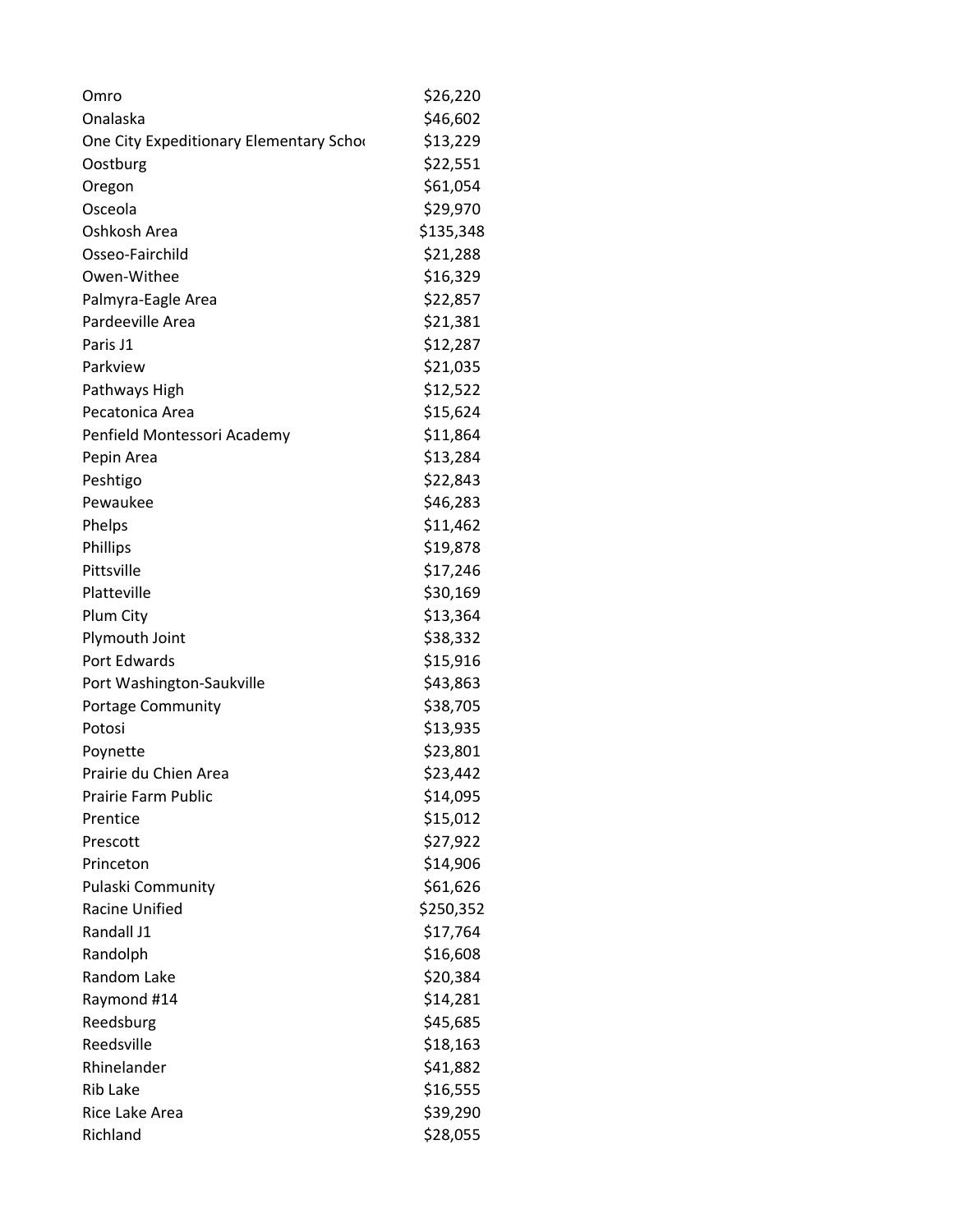| Richmond                           | \$15,198  |
|------------------------------------|-----------|
| <b>Rio Community</b>               | \$15,318  |
| Ripon Area                         | \$30,621  |
| <b>River Falls</b>                 | \$54,951  |
| <b>River Ridge</b>                 | \$17,326  |
| <b>River Valley</b>                | \$25,981  |
| Riverdale                          | \$19,373  |
| Rocketship Education Wisconsin Inc | \$18,858  |
| Rosendale-Brandon                  | \$21,248  |
| Rosholt                            | \$16,847  |
| Royall                             | \$17,299  |
| <b>Saint Croix Central</b>         | \$31,578  |
| Saint Croix Falls                  | \$24,465  |
| <b>Saint Francis</b>               | \$20,144  |
| Salem                              | \$24,173  |
| <b>Sauk Prairie</b>                | \$44,834  |
| Seeds of Health Inc                | \$24,487  |
| Seneca Area                        | \$13,244  |
| Sevastopol                         | \$17,179  |
| Seymour Community                  | \$38,093  |
| Sharon J11                         | \$12,912  |
| Shawano                            | \$40,233  |
| Sheboygan Area                     | \$140,679 |
| Sheboygan Falls                    | \$31,618  |
| <b>Shell Lake</b>                  | \$17,671  |
| Shiocton                           | \$19,386  |
| Shorewood                          | \$33,559  |
| Shullsburg                         | \$14,427  |
| Silver Lake J1                     | \$15,757  |
| Siren                              | \$15,863  |
| Slinger                            | \$47,719  |
| Solon Springs                      | \$14,215  |
| Somerset                           | \$29,531  |
| South Milwaukee                    | \$47,546  |
| South Shore                        | \$12,566  |
| Southern Door County               | \$23,880  |
| Southwestern Wisconsin             | \$17,126  |
| Sparta Area                        | \$50,936  |
| Spencer                            | \$19,014  |
| Spooner Area                       | \$25,994  |
| <b>Spring Valley</b>               | \$19,865  |
| Stanley-Boyd Area                  | \$24,226  |
| Stellar Collegiate Charter School  | \$12,668  |
| <b>Stevens Point Area Public</b>   | \$104,955 |
| Stockbridge                        | \$13,217  |
| <b>Stone Bank</b>                  | \$13,630  |
| <b>Stoughton Area</b>              | \$48,224  |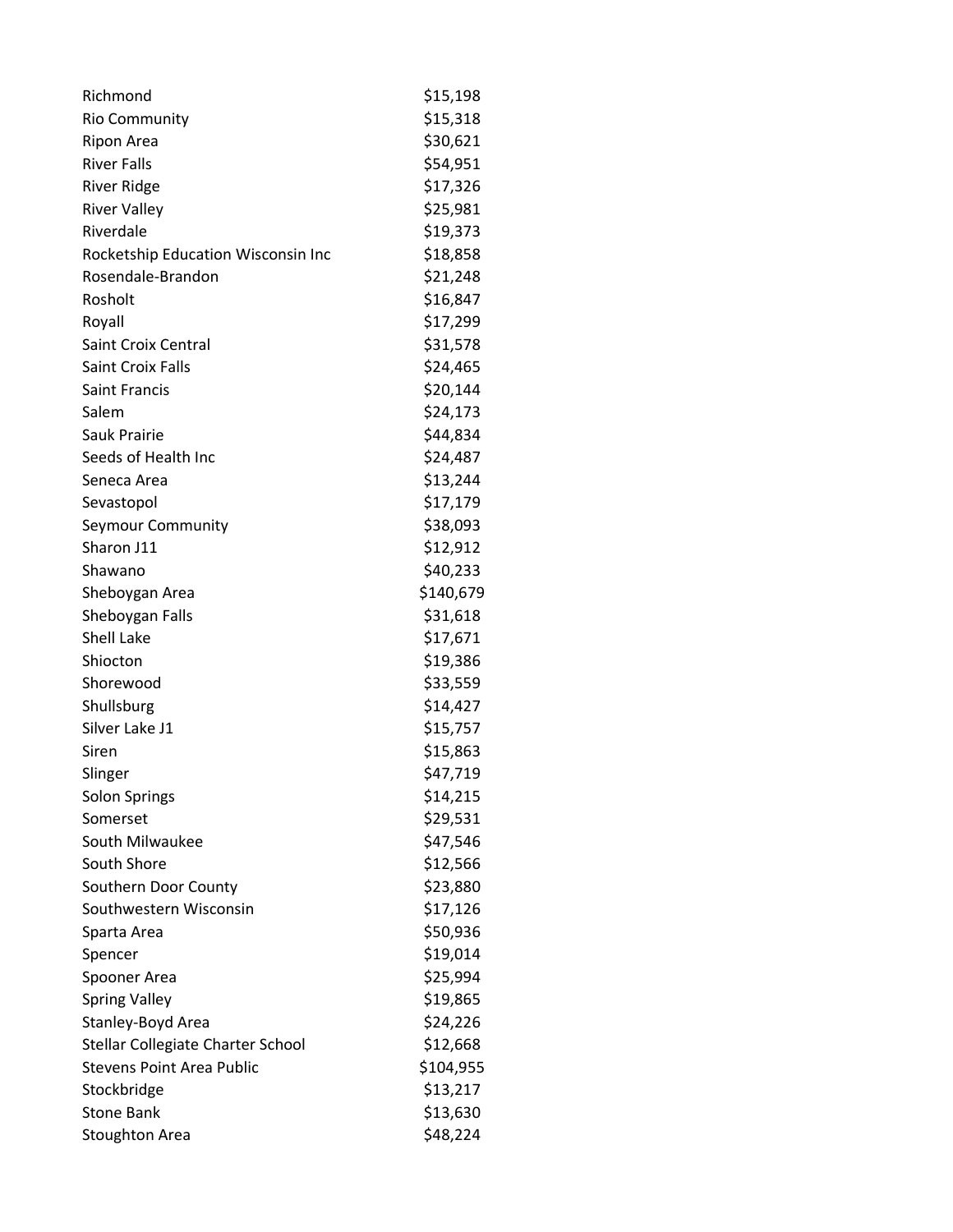| Stratford                             | \$21,341  |
|---------------------------------------|-----------|
| Sturgeon Bay                          | \$24,266  |
| Sun Prairie Area                      | \$120,072 |
| Superior                              | \$68,433  |
| <b>Suring Public</b>                  | \$14,999  |
| Swallow                               | \$15,398  |
| The Lincoln Academy                   | \$14,889  |
| Thorp                                 | \$17,286  |
| <b>Three Lakes</b>                    | \$16,594  |
| Tigerton                              | \$13,297  |
| <b>Tomah Area</b>                     | \$51,295  |
| Tomahawk                              | \$25,157  |
| <b>Tomorrow River</b>                 | \$22,019  |
| <b>Trevor-Wilmot Consolidated</b>     | \$15,850  |
| <b>Tri-County Area</b>                | \$18,150  |
| <b>Turtle Lake</b>                    | \$16,182  |
| Twin Lakes #4                         | \$15,318  |
| <b>Two Rivers Public</b>              | \$31,844  |
| Union Grove J1                        | \$17,592  |
| <b>Union Grove UHS</b>                | \$19,373  |
| United Community Center Acosta Middle | \$11,391  |
| Unity                                 | \$23,375  |
| UpGrade Media Arts Schools            | \$10,064  |
| <b>Valders Area</b>                   | \$22,112  |
| Verona Area                           | \$84,493  |
| Viroqua Area                          | \$24,306  |
| Wabeno Area                           | \$15,066  |
| Walworth J1                           | \$15,491  |
| Washburn                              | \$16,634  |
| Washington Island                     | \$10,811  |
| Washington-Caldwell                   | \$12,154  |
| <b>Waterford Graded J1</b>            | \$28,161  |
| <b>Waterford UHS</b>                  | \$23,694  |
| Waterloo                              | \$20,650  |
| <b>Watertown Unified</b>              | \$57,571  |
| Waukesha                              | \$165,395 |
| <b>Waunakee Community</b>             | \$64,896  |
| Waupaca                               | \$37,029  |
| Waupun                                | \$37,109  |
| Wausau                                | \$117,466 |
| Wausaukee                             | \$15,331  |
| Wautoma Area                          | \$28,055  |
| Wauwatosa                             | \$88,894  |
| Wauzeka-Steuben                       | \$13,271  |
| Webster                               | \$18,270  |
| West Allis-West Milwaukee             | \$113,025 |
| <b>West Bend</b>                      | \$92,590  |